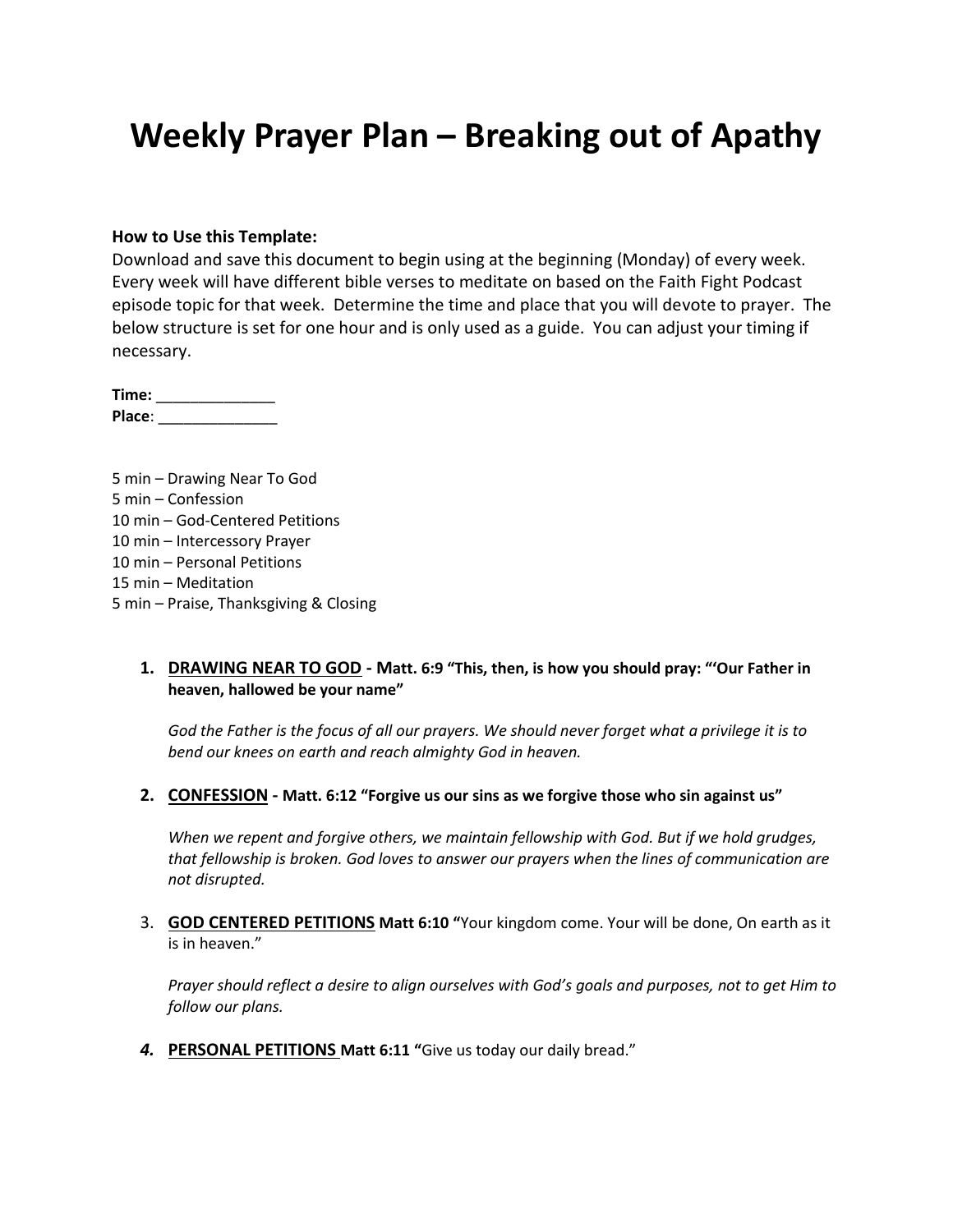*We are dependent upon the Lord for our needs and He wants us to come to Him with our requests.*

5. **MEDITATION Joshua 1:8** "Keep this Book of the Law always on your lips; meditate on it day and night, so that you may be careful to do everything written in it. Then you will be prosperous and successful."

*Meditation is thinking about the word of God to understand what it means in the context of the scripture and how it can apply to your life today. The Word of God is powerful enough to still be relevant in your life today even though it was written thousands of years ago.*

#### **Read through the scripture passages for today as listed below:**

Meditational Verses Monday: Proverbs 24:33-34 Tuesday: Revelation 3:14-22 Wednesday: Ephesians 5:15-20 Thursday: Proverbs 15:19 Friday: Jeremiah 29:24-32 Saturday: Matthew 25:14-30 Sunday: Isaiah 55:1-13

**Once you have read the scripture for today, write down your answer to the questions below or any other insight/revelation that you receive in your prayer journal.** 

- 1. Is there a promise to claim?
- 2. Is there a lesson to learn?
- 3. Is there a blessing to enjoy?
- 4. Is there a command to obey?
- 5. Is there a sin to avoid?
- 6. Is there a new thought to carry with me?
- **6. PRAISE & THANKSGIVING 1 John 5:14-15** "This is the confidence we have in approaching God: that if we ask anything according to his will, he hears us. And if we know that he hears us whatever we ask—we know that we have what we asked of him."

*We can end our prayer time with confidence that God has heard our prayer and will answer in His perfect timing. Demonstrate your faith in Him by showing thanks before you see the answer to your prayers.*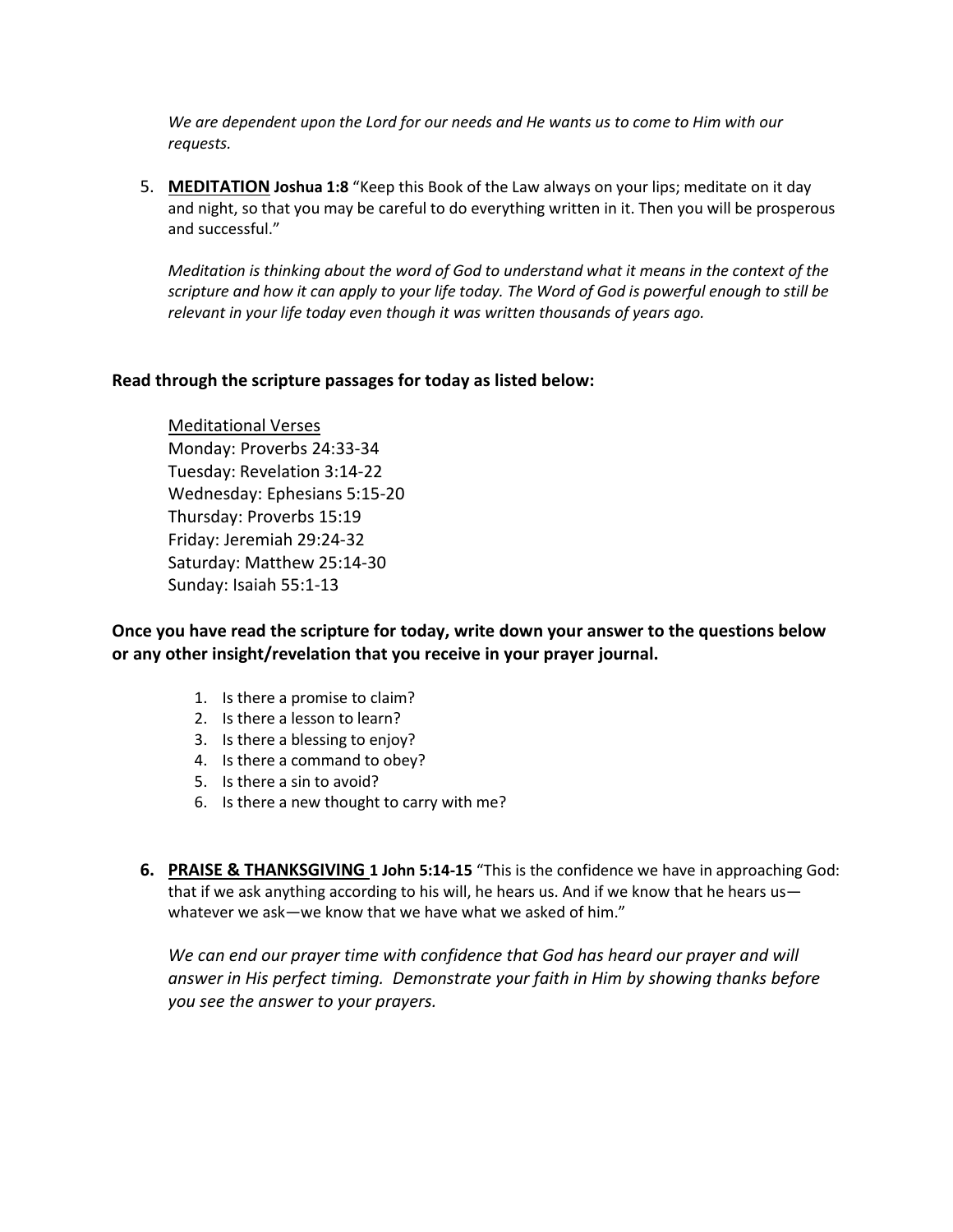# **Bible Verses & Notes - Breaking out of Apathy**

Apathy is defined as a lack of interest, enthusiasm, or concern. Can you imagine living your life without being interested in doing anything, having no enthusiasm or concerns? Living an apathetic life is not the will of God for you and I can say that with confidence because I know that God wants you to at least be concerned and interested in growing in the things of His Kingdom and also many other areas of your life. Today we're going to talk about breaking out of a life of apathy.

#### *So, because you are lukewarm, and neither hot nor cold, I will spit you out of my mouth. - Revelation 3:16*

The church of Laodicea had become lukewarm. The believers didn't stand for anything and indifference had lead to idleness. By neglecting to do anything you risk becoming self-satisfied and hardened in your heart to try to do anything. The lukewarm person doesn't set any goals, doesn't want to go after anything in life and sets no greater expectations than where they are. They just follow the currents of the world. This is dangerous because when anything goes, there are no boundaries. And boundaries keep you focused.

### *Making the best use of the time, because the days are evil. - Ephesians 5:16*

By Paul saying "The days are evil" he was communicating his sense of urgency because of evil's pervasiveness. We need the same sense of urgency today because our days are also difficult. Don't waste your life. What opportunity is God giving you that you can maximize your potential?

## *The way of a sluggard is like a hedge of thorns, but the path of the upright is a level highway. - Proverbs 15:19*

The path of the upright and diligent doesn't always look easy but when you look at the alternatives it is better to face the challenges head on. The person who is living an apathetic life is too lazy to face these challenges and will pay for them in the long run.

## *Whatever your hand finds to do, do it with your might, for there is no work or thought or knowledge or wisdom in Sheol, to which you are going. - Ecclesiastes 9:10*

Live for today. Now I'm not saying that you should be neglecting your responsibilities. Yes, you need to plan for tomorrow. But since you don't know what tomorrow will bring, enjoy the